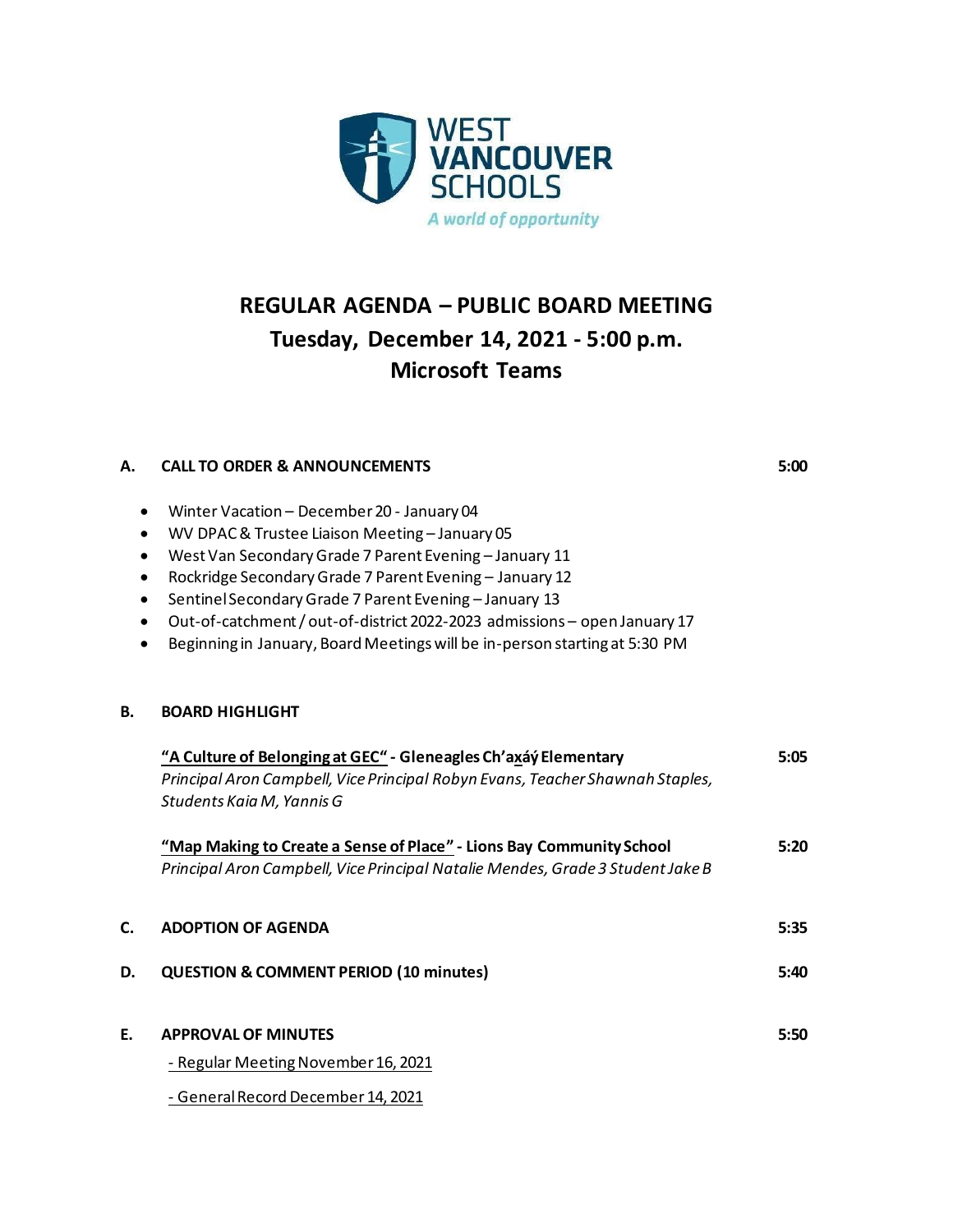#### **F. BUSINESS ARISING FROM THE MINUTES 5:55**

#### **G. BOARD BUSINESS**

|                                                   | 1.<br>2.                                                                                            | Superintendent's Report<br>Chris Kennedy, Superintendent of Schools<br><b>Digital Learning Update</b>                                                               |                                                                          | 6:00<br>6:15 |
|---------------------------------------------------|-----------------------------------------------------------------------------------------------------|---------------------------------------------------------------------------------------------------------------------------------------------------------------------|--------------------------------------------------------------------------|--------------|
|                                                   | Cari Wilson, District Innovation & Technology Lead Teacher, Sean Nosek,<br>Associate Superintendent |                                                                                                                                                                     |                                                                          |              |
|                                                   | 3.                                                                                                  | <b>Mental Health Framework</b><br>Maureen Lee, District Principal                                                                                                   |                                                                          | 6:35         |
| н.                                                |                                                                                                     |                                                                                                                                                                     |                                                                          |              |
|                                                   | 1.                                                                                                  | Finance & Facilities Committee Meeting - December 7, 2021<br><b>BICS playground</b><br>Carbon neutral report<br>$\overline{\phantom{a}}$<br>2021/22 Amended Revenue |                                                                          | 6:50         |
| I.                                                | <b>CORRESPONDENCE</b><br>A list of Board correspondence is posted online.                           |                                                                                                                                                                     |                                                                          |              |
| J.                                                |                                                                                                     | <b>TRUSTEE MEETINGS &amp; EVENTS</b>                                                                                                                                |                                                                          | 6:55         |
| Board Chair call re: state of emergency           |                                                                                                     |                                                                                                                                                                     | DWV Council and WV School Board meeting                                  |              |
| Board Chair meeting with Minister Whiteside &     |                                                                                                     |                                                                                                                                                                     | <b>Finance &amp; Facilities Meeting</b>                                  |              |
| Dr. Ballam                                        |                                                                                                     |                                                                                                                                                                     | Holiday Concerts (various schools)                                       |              |
| <b>BPP Reception</b><br><b>BCSTA Fall Academy</b> |                                                                                                     |                                                                                                                                                                     | NV & WV Boards met with Dr. Choi                                         |              |
| <b>BCSTA Metro Meeting</b>                        |                                                                                                     |                                                                                                                                                                     | President's Committee Meeting<br>Trustee School Visits (various schools) |              |
|                                                   |                                                                                                     |                                                                                                                                                                     |                                                                          |              |

VCH Coastal Health Update

## **K. QUESTIONS & COMMENTS PERIOD (10 minutes) 7:00**

**L. ADJOURN 7:10**

DPAC Meeting